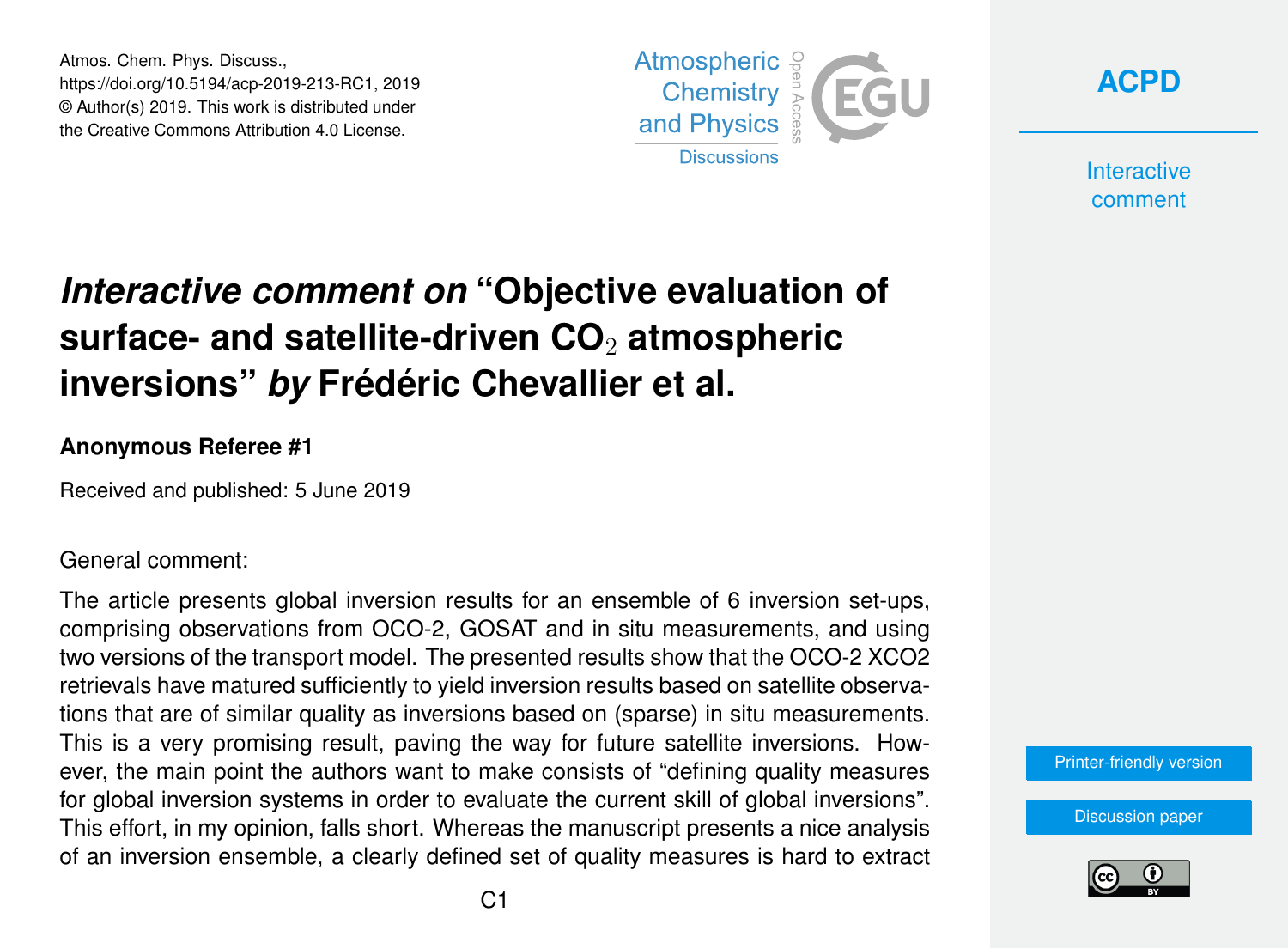from the text, nor is the main verification approach (comparison against aircraft observations) very novel. It is unclear to this reader what exactly these proposed quality measures look like, or how they should be applied to objectively benchmark the quality of inversion results. Overall this is a nice article, but the focus of it is not very clear: is it the definition of quality measures, or the analysis of a set of global inversions in view of the effect of the transport model and assimilated observations? This ambiguity unfortunately causes neither of these points to come across sufficiently strong.

Specific comments:

- The effect of the transport model on the inversion result is included in the analysis by using two different versions of the same model. The results indicate that this difference has very little effect on the obtained surface fluxes, from which the conclusion seems to be drawn that transport errors have a much lesser influence on the quality of the inversion than do the assimilated observations. Although this seems to be the case for the analyzed inversions, it is well known that in general the transport model is one of the largest sources of difference between inversions (as for example shown again recently in Schuh 2019). This analysis is therefore misleading: the chosen variations in transport model are likely not representative for the actual transport variations typically observed between different inversion set-ups. In order to include these results, they should therefore be situated in the context of an analysis of the decrease in model error between both versions, and preferably also compared against the typical spread between transport models.

- The OCO-2 MIP (Crowell 2019) is touched upon rather briefly, but it would make the analysis stronger if more of the obtained results are put into perspective with respect to the inversion ensemble analyzed in the MIP.

- One aspect which might be given some more attention in the manuscript is the presence of spatial patterns in the optimized surface fluxes due to the used prior, another aspect that typically causes large differences between inversion results. It is men**[ACPD](https://www.atmos-chem-phys-discuss.net/)**

**Interactive** comment

[Printer-friendly version](https://www.atmos-chem-phys-discuss.net/acp-2019-213/acp-2019-213-RC1-print.pdf)

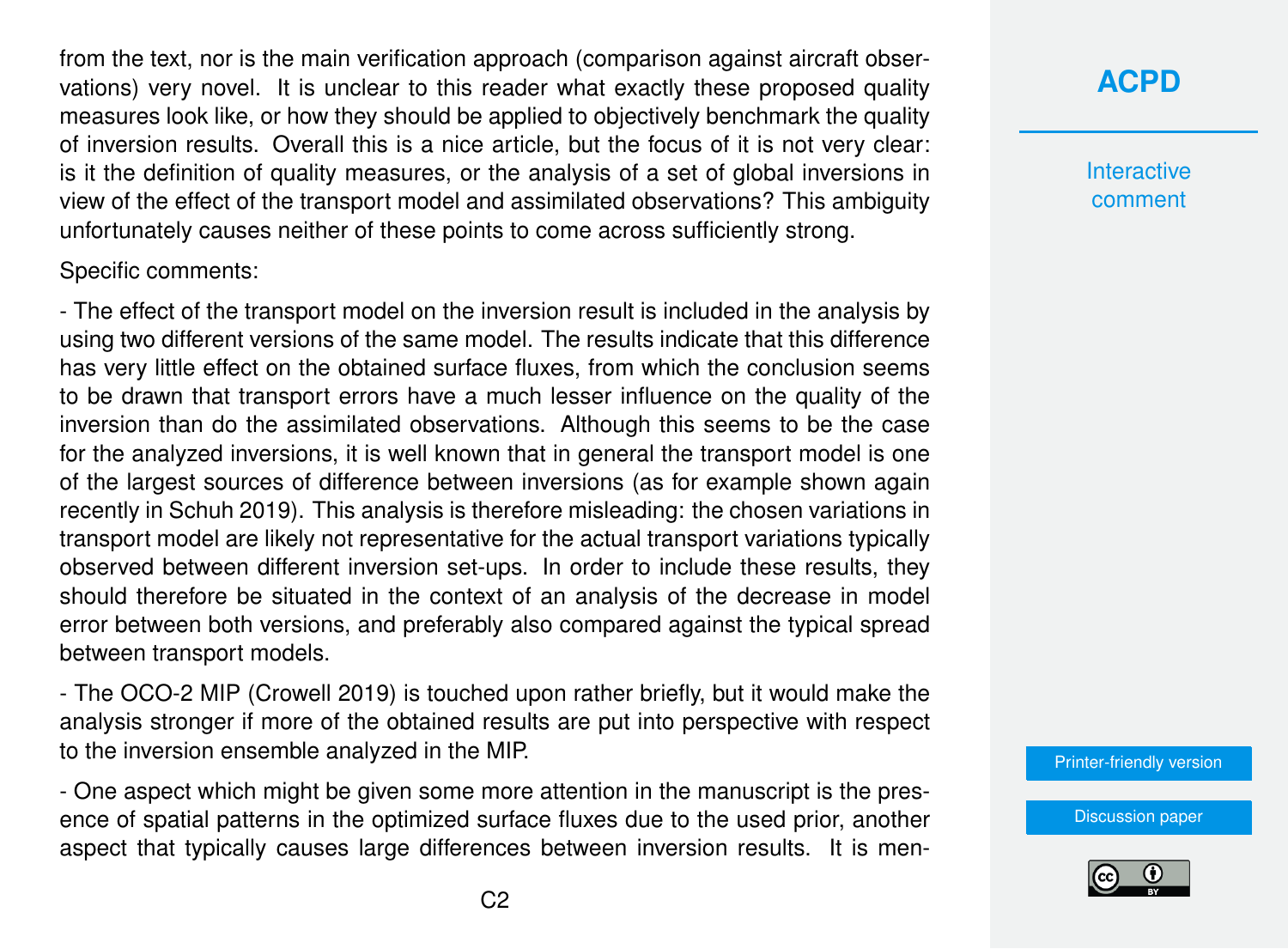tioned that the OCO-2 and in situ based fluxes look similar, can this be due to the prior pattern being dominant over observation patters in regions with sparse observational coverage?

- The aircraft verification data has especially large coverage over North America. Is the coverage over the other continents sufficient to make statements about the inversion quality? How is this considered when analyzing the root-mean-square difference (Line 28 p7)? Are these values a representative quality measure, or biased towards quality above North America?

- Similar to figure 1, it would be nice to include maps with the observational coverage (and if possible quality) of the different sets of assimilated observations, and to refer to this information in the discussion of the inversion results.

- Line 32, page 4: please include a little more information about the used transport uncertainty.

- On page 4 (lines 37-39) it is mentioned that the bias of OCO-2 ocean observations is still too large for these observations to be included in the inversion, based on initial testing. It would be interesting to include a little more information here: how significant is the bias and the effect of it on optimized fluxes?

- Line 2 on page 5 states that outliers are rejected: are these considered outliers in the aircraft data, or in the simulation result? If the latter, is there a pattern to be discovered? And are the same observations removed for all inversions in the ensemble?

- Line 4 p6: this is not entirely clear: Do you mean that the grid cell value is used as simulated value for the verification data?

- Line 33 p9: if the aircraft data does not allow to distinguish between the quality of OCO-2 and in situ-based fluxes, what does this imply for future quality assessments of inversions? One might expect that the quality of inversion results will increase in the coming years, both through the availability of high-quality satellite data, and through **[ACPD](https://www.atmos-chem-phys-discuss.net/)**

**Interactive** comment

[Printer-friendly version](https://www.atmos-chem-phys-discuss.net/acp-2019-213/acp-2019-213-RC1-print.pdf)